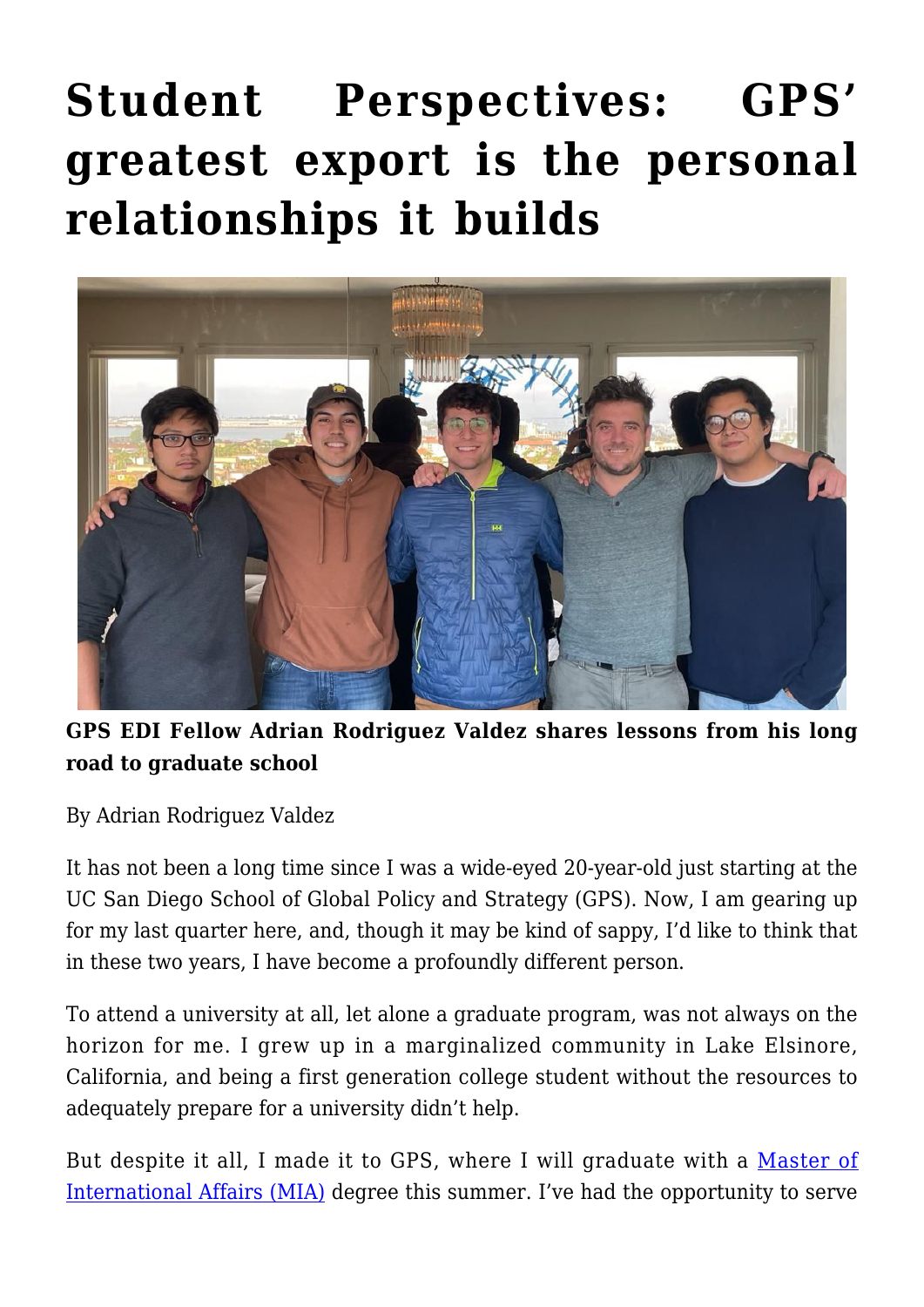as an Equity, Diversity and Inclusion (EDI) Fellow, where I have brought my own ideas to the table for how GPS can enhance its [EDI initiatives](https://gps.ucsd.edu/about/diversity.html).

I am constantly thankful for the people and support networks around me that helped me to get to where I am today. Life is hard, but it's the people around you that can make life easier.

That's all to say that I wanted to devote some time to reflecting on the personal connections and lessons I've learned along the way.

Put simply, the school would not be the same without the people you meet – and the uniquely GPS interactions you have with them. Whether it's working on project ideas over a round of billiards, discussing class theory at a beach bonfire or suddenly realizing you are in what seems like 100 different Whatsapp groups, there is always something quirky to love about the daily interactions here at GPS.

However, maybe given the social side effects of being online for too long, it can feel difficult to make the concerted effort to talk to and meet people outside of the digital boundaries of WhatsApp group chats or Zoom meeting squares.

There are so many intensely smart and interesting people walking all around you at GPS. It may seem daunting, but initiating those conversations and creating those connections is what matters at the end of all of this.

I still remember the first dinner with people from my cohort. It was intimidating being around so many smart people, but this group of friends became the foundation for some of my best GPS memories.

It takes courage to open those lines of communication, but being bold enough to say yes to opportunities like having dinner with new people, grabbing a coffee with a professor or a drink with new friends makes all the difference.

It's difficult to overstate the impact that the people at this institution have had on me. I am thankful to everyone I have interacted with thus far: the professors with genuine interest in my success; my peers that are going through the same academic aches as I am; the friends challenging my – at times – outrageous takes; and the student community providing a remarkably welcoming yet stimulating environment.

It's all served to help me grow not only academically and professionally but as a